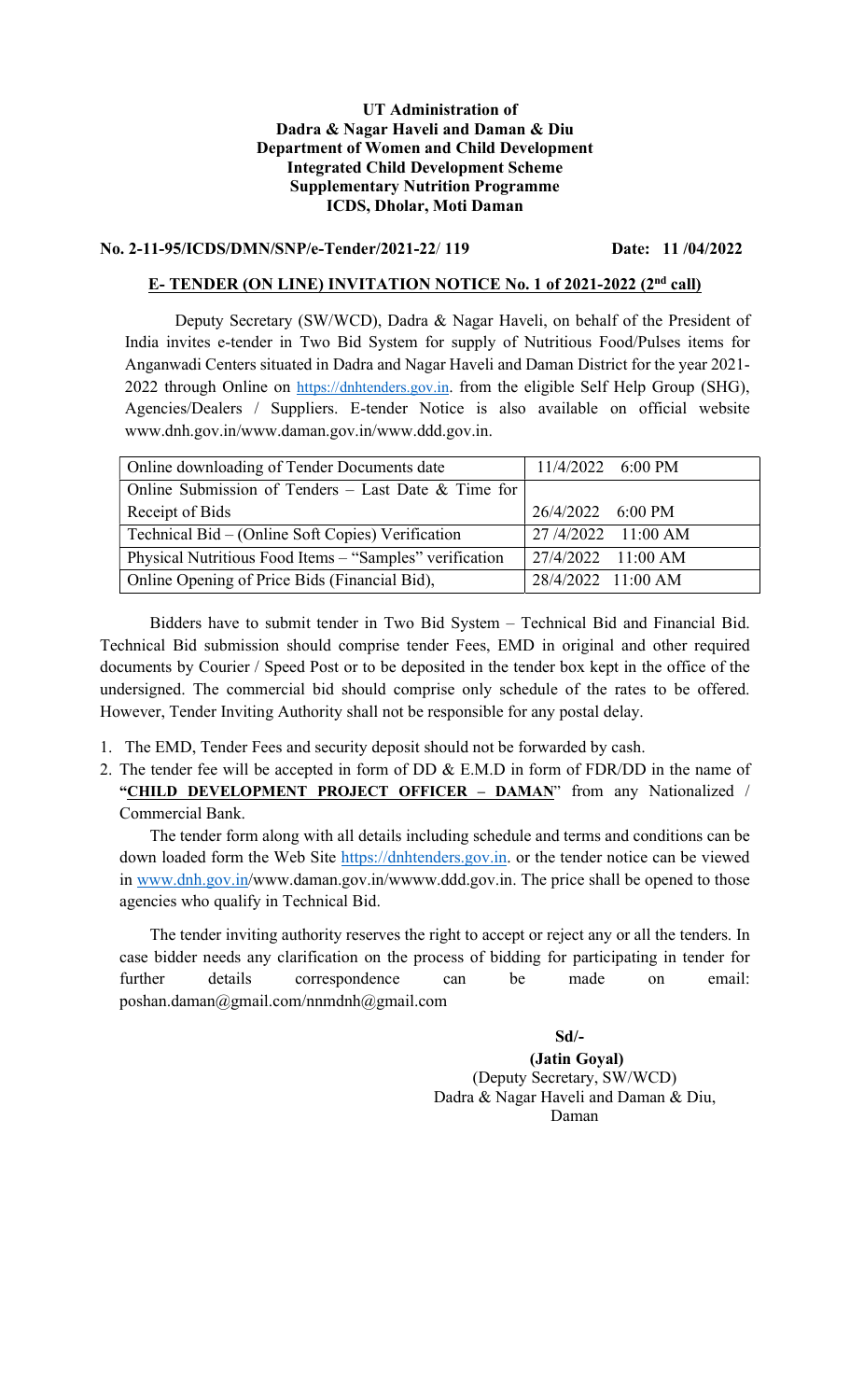# TENDER DOCUMENT FOR SUPPLY OF NUTRITIOUS FOOD ITEMS AT CHILD DEVELOPMENT PROJECT OFFICER ICDS, DHOLAR, MOTI DAMAN

## NO.2-11-95/ICDS/DMN/SNP/E-TENDER/2021-22/ 119 DATED: 4/4/2022

# TECHNICAL BID - ANNEXURE – I

| Sr.<br>No.     | <b>Details</b>                                                                                                                                                                                                                                               | Particulars fill by<br>bidder | Page<br>No. | For office<br>use |
|----------------|--------------------------------------------------------------------------------------------------------------------------------------------------------------------------------------------------------------------------------------------------------------|-------------------------------|-------------|-------------------|
| $\mathbf{1}$   | Name of the Tenderer                                                                                                                                                                                                                                         |                               |             |                   |
| $\overline{2}$ | Address of the Tenderer & Agencies                                                                                                                                                                                                                           |                               |             |                   |
| $\overline{3}$ | e-mail                                                                                                                                                                                                                                                       |                               |             |                   |
| $\overline{4}$ | Telephone Nos. & Mobile Nos. of bidder                                                                                                                                                                                                                       |                               |             |                   |
| 5              | Name of the Proprietor                                                                                                                                                                                                                                       |                               |             |                   |
| 6              | Year of establishment (dd/mm/yyyy)                                                                                                                                                                                                                           |                               |             |                   |
| $\overline{7}$ | Bank Account Number; Branch Name & Address with<br>IFCS Code of Bank, etc                                                                                                                                                                                    |                               |             |                   |
| 8              | Earnest Money Deposit (EMD) – in form of Fixed<br>Deposit Receipt, Banker's Cheque or Bank Guarantee,<br>as per GFR-157; [Mention No. & Date- & Bank<br><b>Name and Branch Name].</b>                                                                        |                               |             |                   |
| 9              | Tender fee: - in form of Demand Draft (D.D.) /<br>Cheque [Non-refundable) [Mention No. & date with<br>Name of the Bank & Branch Name].                                                                                                                       |                               |             |                   |
| 10             | Copy of Food Safety and Standards Authority License<br>of the particular items issued by Competent Authority,<br>valid up to 31/03/2022 or till the new tender for FY<br>2022-23 is finalized (whichever is later). [Mention<br>number & date of documents]. |                               |             |                   |
| 11             | Copy of TIN Number [Mention the number & date<br>of documents].                                                                                                                                                                                              |                               |             |                   |
| 12             | Copy of Terms and Conditions duly signed by the<br>firms / agencies with firm seal with attested by Notary.                                                                                                                                                  |                               |             |                   |
| 13             | Furnish Self declaration regarding Blacklisting /<br>Debarring to participate in the Government Tender on<br>the bidder's letter Head with attested by Notary.                                                                                               |                               |             |                   |
| 14             | Copy of PAN Card [Mention the number & date of<br>document].                                                                                                                                                                                                 |                               |             |                   |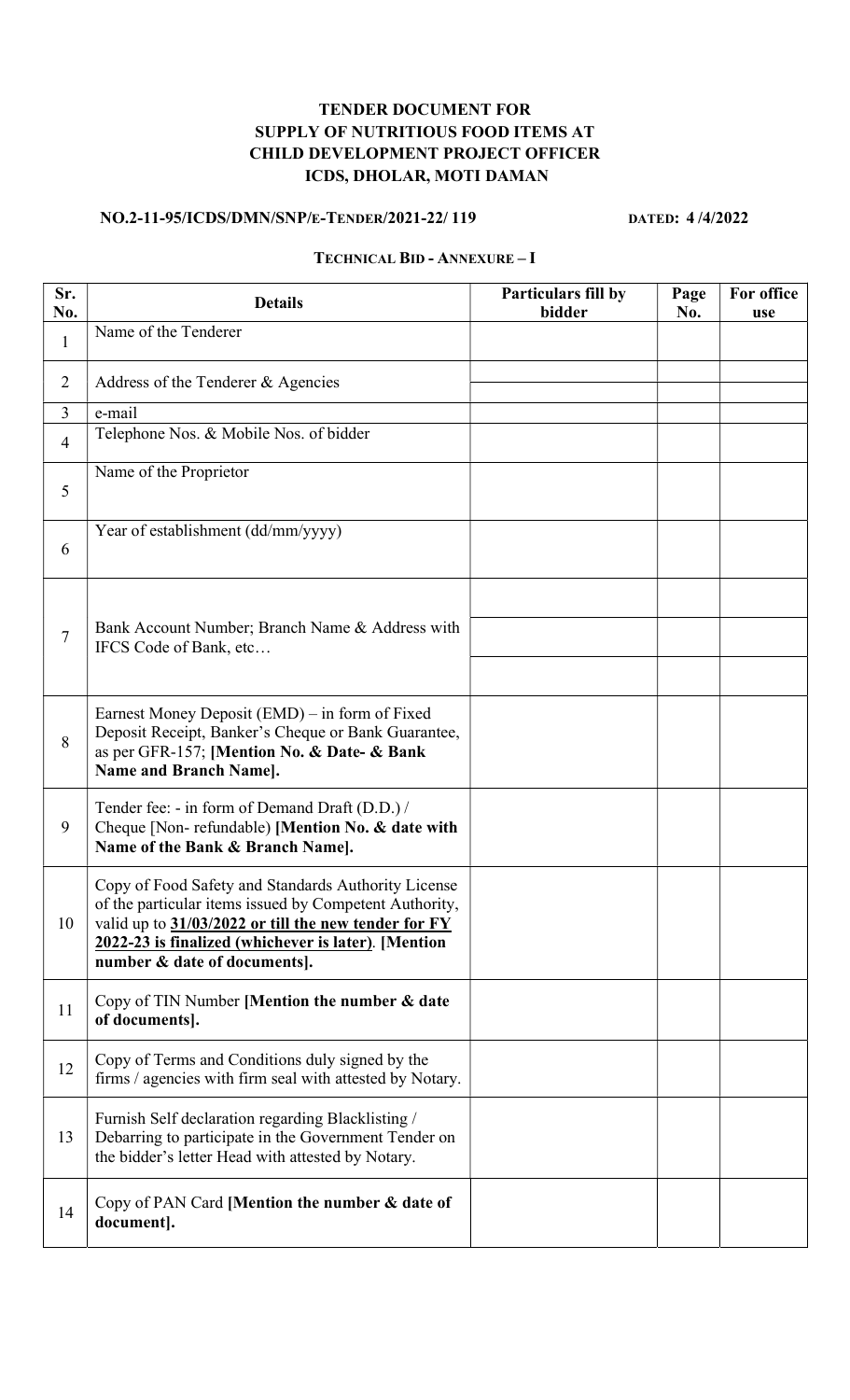| Sr.<br>No. | <b>Details</b>                                                                                                                                              | <b>Particulars fill by</b><br>bidder | Page<br>No. | For office<br><b>use</b> |
|------------|-------------------------------------------------------------------------------------------------------------------------------------------------------------|--------------------------------------|-------------|--------------------------|
| 15         | Copy of last Two years Income Tax Returns.<br>(Assessment's years 2019-20 & 2020-21 or 2021-22)                                                             |                                      |             |                          |
| 16         | Physical Nutrition Foods Samples in quantity (as per Nutritional Information per 100gm) as per Terms & Conditions Sr. No.6.<br>[Please see Annexure $-A$ ]. |                                      |             |                          |

I / We certify that I / We read understood and accept the contents of the broad terms and conditions incorporated in the Tender Form and 'Note' below and submit this Tender for consideration. I / We certify that the above statements are true.

## (Signature along with seal of the Owner / Proprietor)

Full Name of the Firm

Address **and a set of the set of the set of the set of the set of the set of the set of the set of the set of the set of the set of the set of the set of the set of the set of the set of the set of the set of the set of th** 

PLACE : \_\_\_\_\_\_\_\_\_\_\_\_\_

 $\text{DATE}: \underline{\hspace{2.5cm}}$ 

(SEAL)

Signature & Designation of the Tender Inviting Officer.

Sd/- (Jatin Goyal) Deputy Secretary (SW/WCD) DNH and Daman & Diu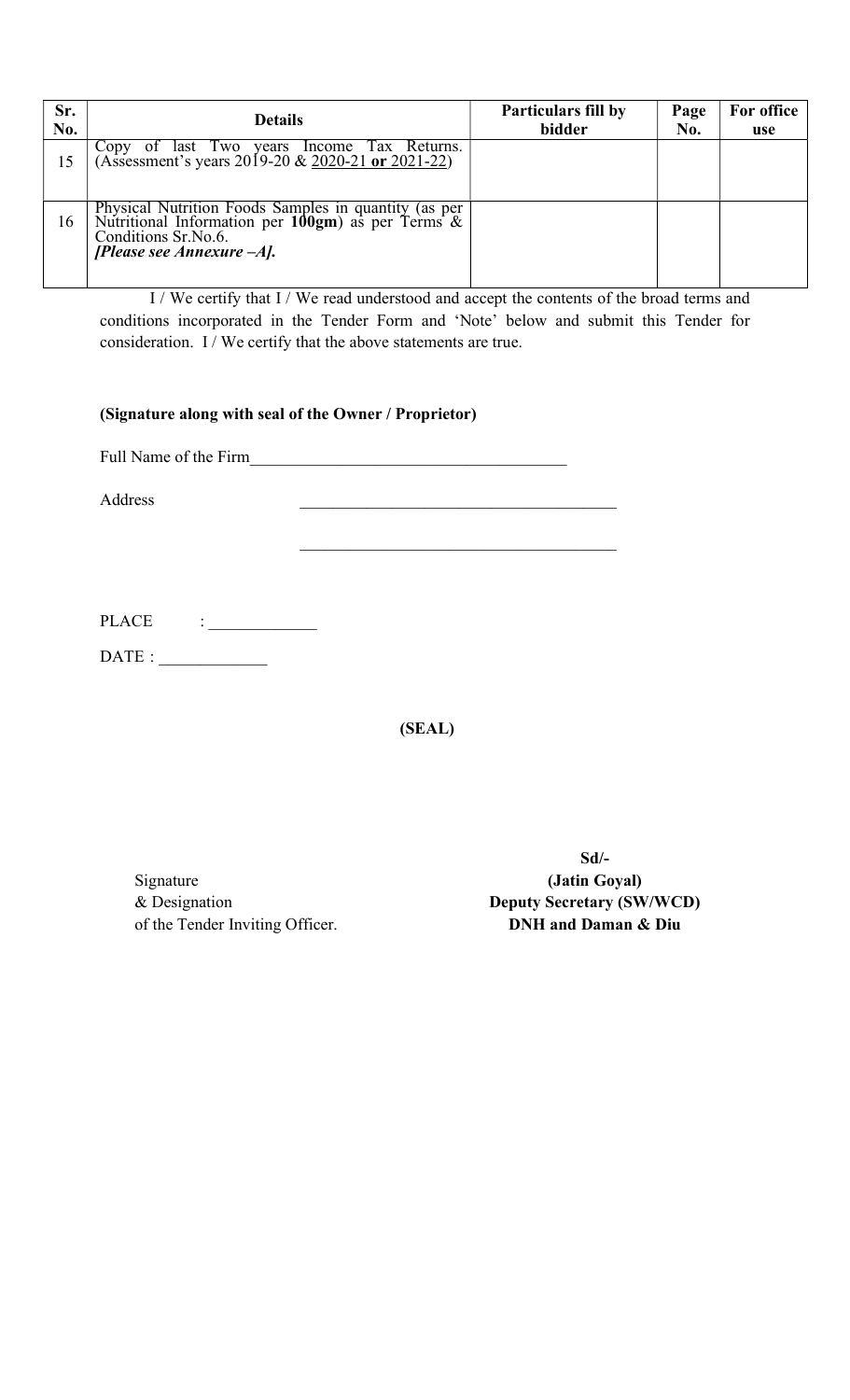### U.T. ADMINISTRATION OF DADRA & NAGAR HAVELI & DAMAN & DIU CHILD DEVELOPMENT PROJECT OFFICER, ICDS, MOTI DAMAN, DAMAN

#### Terms & Conditions for Supply of 'Nutritious Food Items'

- 1. Tenders from registered suppliers having Food Safety & Standard Authority License issued by State/UT Government are invited by e-Tendering two bids system i.e. 'Financial Bid' & "Technical Bid". Both the bids shall apply online through e-procurement on https: dnhtenders.gov.in
- 2. Tenders received after due date and time mentioned in the e-Tender Notice will not be accepted.
- 3. Incomplete Tender, in any respect or conditional Tender will not be accepted.
- 4. The Tenderer will have to submit physical Nutrition Food Samples for Nutritious Food Items as per the specifications shown in Annexure- 'A' along with the Tender Fee & EMD in original.
- 5. The Tenderer has to submit the SAMPLES of the Nutritious Food Items within the prescribed time limit mentioned in Tender advertisement and received acknowledgment from the Child Development Project Officer, ICDS, Daman.
- 6. SAMPLES of all Nutrition Food items should be attached with tender in quantity as per list (Annexure  $-A$ ) for Food grains & Spices and one number of each for other items.

(a) Nutritional information per 100gms must be mention on samples (Nutrition Food Items) otherwise SAMPLES are being rejected without any reason. (Mention list of Name of Foods Items and their Nutritional information are attached herewith Terms & Condition - see Annexure  $-A$ ).

- 7. Self Help Groups bidding the tender will be given top priority as per the Judgment passed by the Hon'ble Supreme Court of India.
- 8. Strict Inspection in respect of supply items will be checked during the surprise inspection and if it is found that any of the items mentioned in supply order is missing than a penalty will be fixed against the supplier as per norms.
- 9. The bidder shall carefully examine the terms, conditions and specifications of the tender notice along with enclosure and in case of any doubt the tenderer shall get it clarified with the Office of the Child Development Project Officer, ICDS, Daman before signing the contract.
- 10. In First instance, the Physical Verification of 'Nutrition Food SAMPLES' & 'Technical Bid' of all the bidders & if, it's found to be satisfactory than after the 'Financial Bid' of the eligible bidders only will be considered for the said Tender.
- 11. Physical Nutrition Food SAMPLES of the successful bidder will be considered within the supply order.
- 12. The collection of the Physical Samples of the non-selected tenderers shall be made within 20 days from the opening of the Financial Bid from this Department. And there will be no responsibility of this Department after 20 days regarding mis-placement, breakage, theft etc.
- 13. Tender Fee of Rs.1,000/- (Rupees One Thousand Only) (Non-refundable) in form of Demand Draft (DD)/Cheque from any Nationalized / Scheduled Bank in favor of "CHILD DEVELOPMENT PROJECT OFFICER – DAMAN" should be kept in a sealed separate cover super-scribing "TENDER FEE". Tender bid received without Tender fee will directly disqualify for the said Bidding / Tender. A scanned copy of the "Tender Fee" shall be upload with online Technical Bid.

I) And Physical submission of Tender Fees at the Office of the Child Development Project Officer, Dholar, Moti Daman, Daman on or before dated /01/2022 till 6:00 PM, during the Office working hours on working days.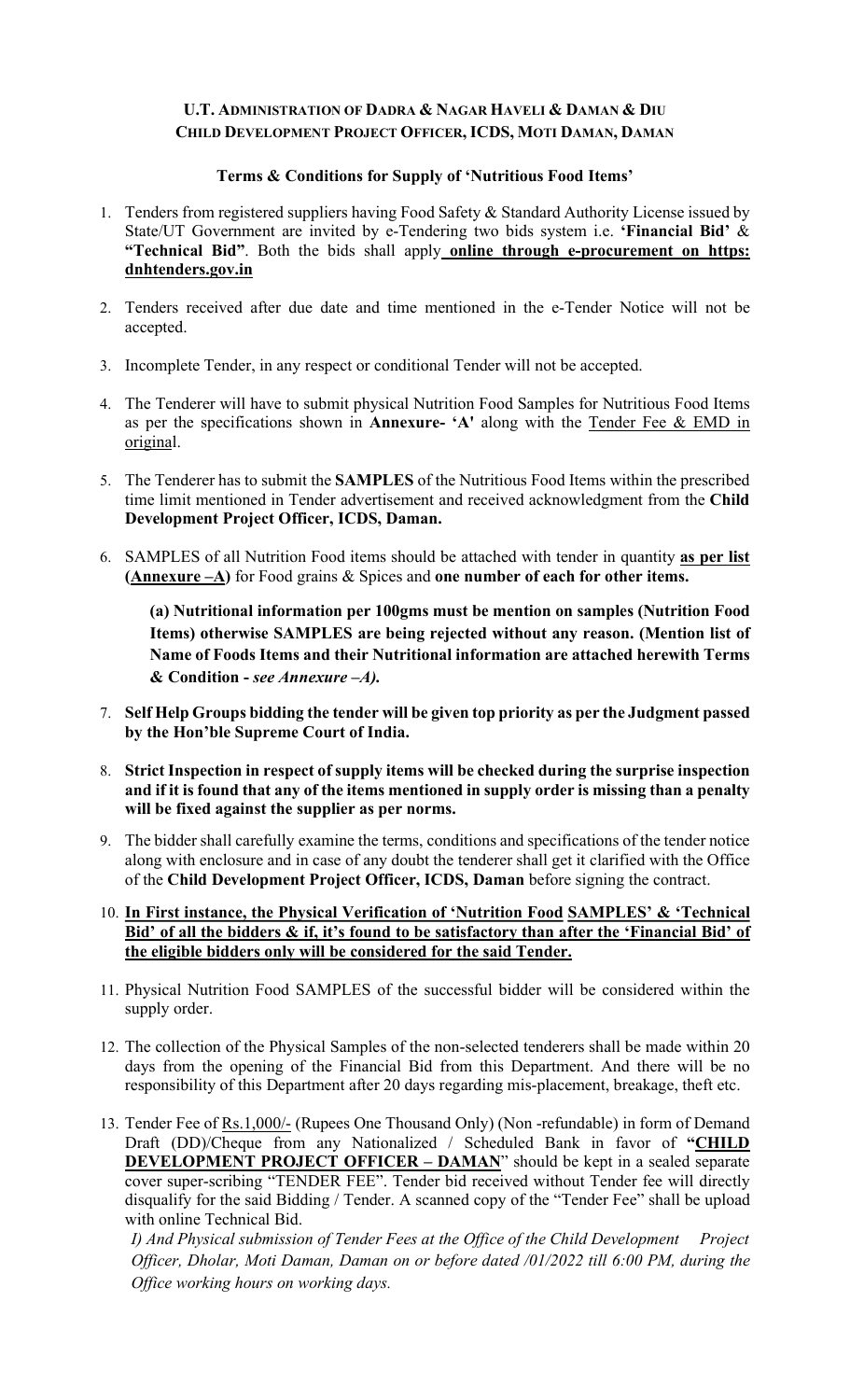- 14. The Earnest Money Deposit (E.M.D.) of Rs.36,500/- (Rupees Thirty-Six Thousand Five Hundred only) in form of Fixed Deposit Receipt (FDR)/ Banker's Cheque or Bank Guarantee (as per GFR-157) from any Nationalized / Scheduled Bank drawn in favour of "CHILD DEVELOPMENT PROJECT OFFICER – DAMAN" and should be kept in a sealed separate cover super-scribing E.M.D. without mentioning amount. Tender received without E.M.D. will directly disqualify for the said Bidding / Tender. A scanned copy of the 'EMD' shall be uploading with online Technical Bid.
- 15. The submission of E.M.D. is compulsory for all the tenderers and no exemption will be granted for submission of E.M.D. in any case, otherwise approved by Government. In case of MSME exemption of E.M.D. may be granted but Tender fees will be compulsory.
- 16. The Earnest Money / Security Deposit(s) paid by the tender(s) earlier against any tender(s) or supply order(s) will not be adjusted with Earnest Money or Security Deposit required by these conditions.
- 17. The Tendering SHGs/firms / agencies are required to upload scan copies of the following documents compulsorily with Technical Bid on **https://dnhtenders.gov.in** Failing to which their bids will be summarily rejected and will not be considered without assigning any reasons thereof.
	- i. Copy of Food Safety and Standards Authority License of the State / U.T. Govt. of the particular items / head for which tender is applied. The same should be valid till 31/03/2022 or One Year or till the tender for FY 2022-23 is finalized (whichever is later).
	- ii. Copy of PAN Card.
	- iii. Copy of TIN Number.
	- iv. Copy of GST Registration Number.
	- v. Copy of Income Tax Returns for last two years (i.e. Assessments years  $\frac{2019-20 \&}{\frac{1}{20}}$ 2020-21 or 2021-22).
	- vi. The Earnest Money Deposit (E.M.D.) of Rs.36,500/- (Rupees Thirty-Six Thousand Five Hundred only Only) in form of Fixed Deposit Receipt (FDR)/ Demand Draft (DD) / Banker's Cheque or Bank Guarantee (as per GFR-157) from any Nationalized / Scheduled Bank drawn in favour of "CHILD DEVELOPMENT PROJECT OFFICER – DAMAN".
	- vii. Tender Fee of Rs.1,000/- (Rupees One Thousand Only) (Non- refundable) in form of Demand Draft (DD) / Cheque from any Nationalized / Scheduled Bank in favour of "CHILD DEVELOPMENT PROJECT OFFICER – DAMAN".
	- viii. Copy of Terms and Conditions duly signed by the firms / agencies with firm seal
	- ix. Tender should furnish declaration regarding Blacklisting / Debarring to participate in the Government Tender on their letter Head with firm seal.
- 18. The Tender should be signed by the authorized person of SHGs/Firm / Agency and his / her full name and status should be indicated below his / her signature along-with the official stamp of the firm / agency.
- 19. All entries in the tender form should be legible and filled clearly. If, the space for furnishing information is not sufficient, a separate sheet duly signed by the authorized signatory may be attached. No overwriting or cutting is permitted in the Financial Bid Form. In such cases, the tender shall be summarily rejected.
- 20. At the time of Opening of Tender, Tenderers will have to produce the samples for all "NUTRITIOUS FOOD ITEMS "mentioned in the "Annexure -A", without nutrition food samples no Tender Form will be considered. After approval of sample by the Purchase, Tender Opening and Evaluation Committee, Daman District. If deem fit, by the Purchase, Tender Opening and Evaluation Committee supply order will be given to the **Lowest Bidder for each** items-wise (L1) only.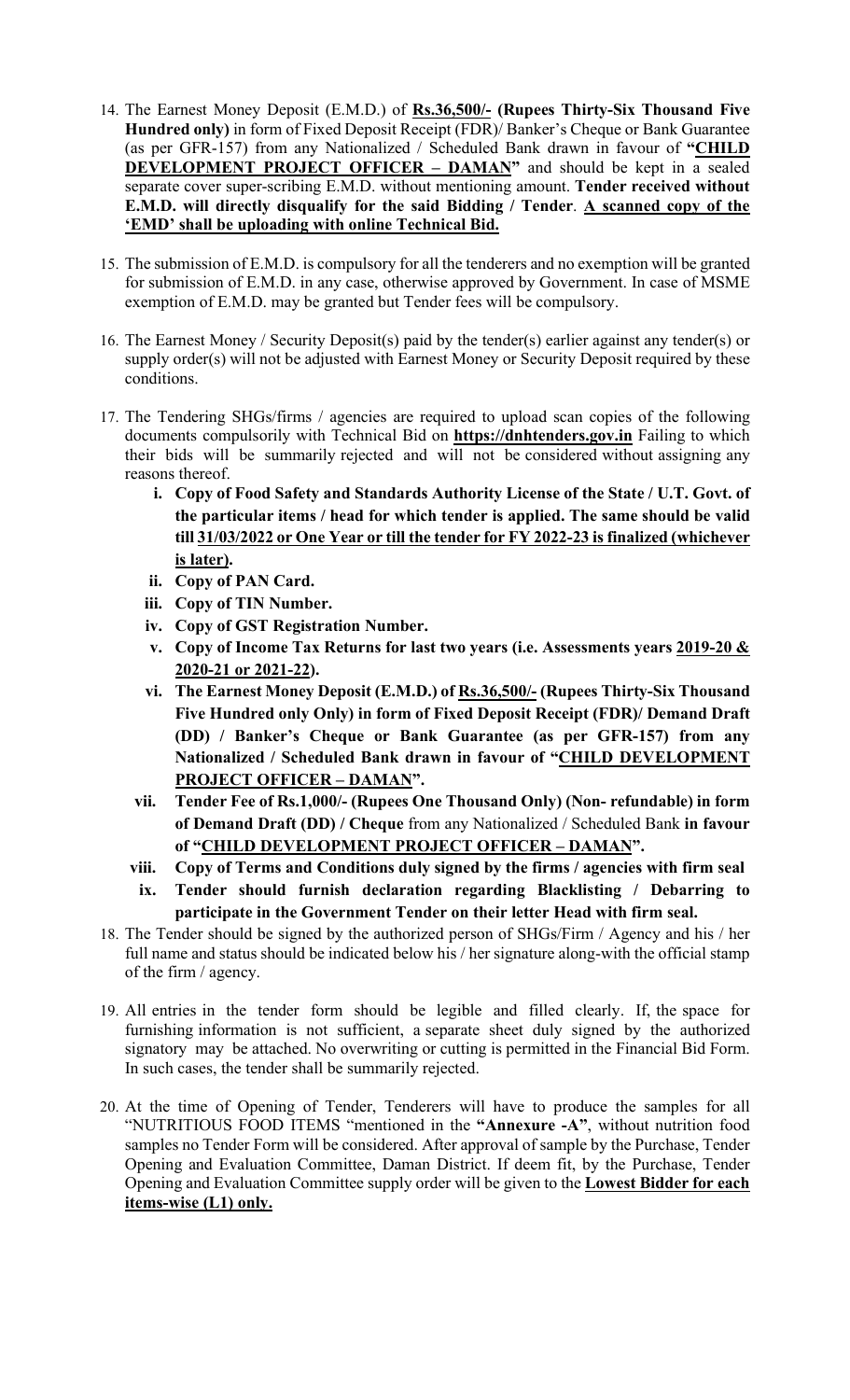21. Notwithstanding anything in the contract the Govt. may rescind the contract for breach of any of the terms and conditions are on the part of the contractor by giving him 30 days clear notice in writing. For violation of any of the terms and conditions of the said agreement, the contractor is liable to be black listed for taking part for a minimum period of three years. Before taking the proposed action against defaulter contractor an opportunity of hearing shall be given to him. The final orders passed by the competent authority shall be final and binding upon the contractor.

22. Tenderer should furnish declaration regarding Blacklisting / Debarring to participate in the Government Tender on their letter Head with firm seal. If, the information provided found false, the tender will be rejected and EMD shall be forfeited.

- 23. The tenderers will have to bid for all the items and not in parts inclusive of all applicable taxes.
- 24. The tenderer will be bound by the details furnished by him / her to this office, while submitting the tender or at subsequent stage. In case, any of such documents furnished by him / her is found to be false at any stage, it would be deemed to be a breach of terms of contract making him / her liable for legal action besides termination of contract / supply order.
- 25. No bidders will be allowed to withdraw after submission of bids / opening of the tender; otherwise the E.M.D. submitted by the firm / agency would be forfeited.
- 26. Tender rates should be valid up to 1 year or till the tender for FY 2022-23 is finalized after the date of opening the tender.
- 27. The rate(s) quoted should be strictly for free delivery at each Anganwadi Centre of Dadra  $\&$ Nagar Haveli and Daman District and will be valid and operative for supply orders issued on or before 31/03/2022 or up to 1 year or till the tender for FY 2022-23 is finalized.
- 28. No other charges such as Octroi, Packing, Forwarding, Freight, Insurance, Loading and Unloading, Clearance and Installation, Entry Tax, Demo, etc. will be allowed. All these are to be borne by the tenderer only.
- 29. Security Deposit shall be in any of the forms Fixed Deposit payable to 'Child Development Project Officer, Daman'.
- 30. Bid security will be refunded to the successful bidder on receipt of performance security.
- 31. Security Deposit will be released after all contractual obligations by the supplier is over. This can be withheld or forfeited in full or in part in case the supply order is not executed satisfactorily within the stipulated period is not undertaken to the best satisfaction of the competent authority of Child Development Project Officer, Daman.
- 32. In the event of acceptance of the tender and placing of the order for purchase the articles ordered would be subjected to an inspection by the Child Development Project Officer Daman or its representative and also liable to be reject, if, the articles supplied are not according to approved samples or do not confirm to the specifications prescribed.
- 33. In case of failure to supply the "NUTRITIOUS FOOD ITEMS"- ordered for, as per Terms & Conditions and within the stipulated time, the same articles will be obtained from the tenderer who offered next higher rates or from any other sources, as may be decided by the Tender Inviting Officer and the loss to the Government on account of such purchases(s) shall be recovered from the former suppliers Security Deposit / Earnest Money or Bills payable. The suppliers shall have no any right to dispute with such procedure.
- 34. If, the tenderer whose tender is accepted, fails to execute the supply order within stipulated time the Earned Money Deposit of such tenders will stand forfeited to the Government.
- 35. In case, the supplier does not execute the supply order placed with him, the EMD of the supplier will be forfeited to the Government and the contract for the supply shall terminated with on further liabilities on either party to the contract.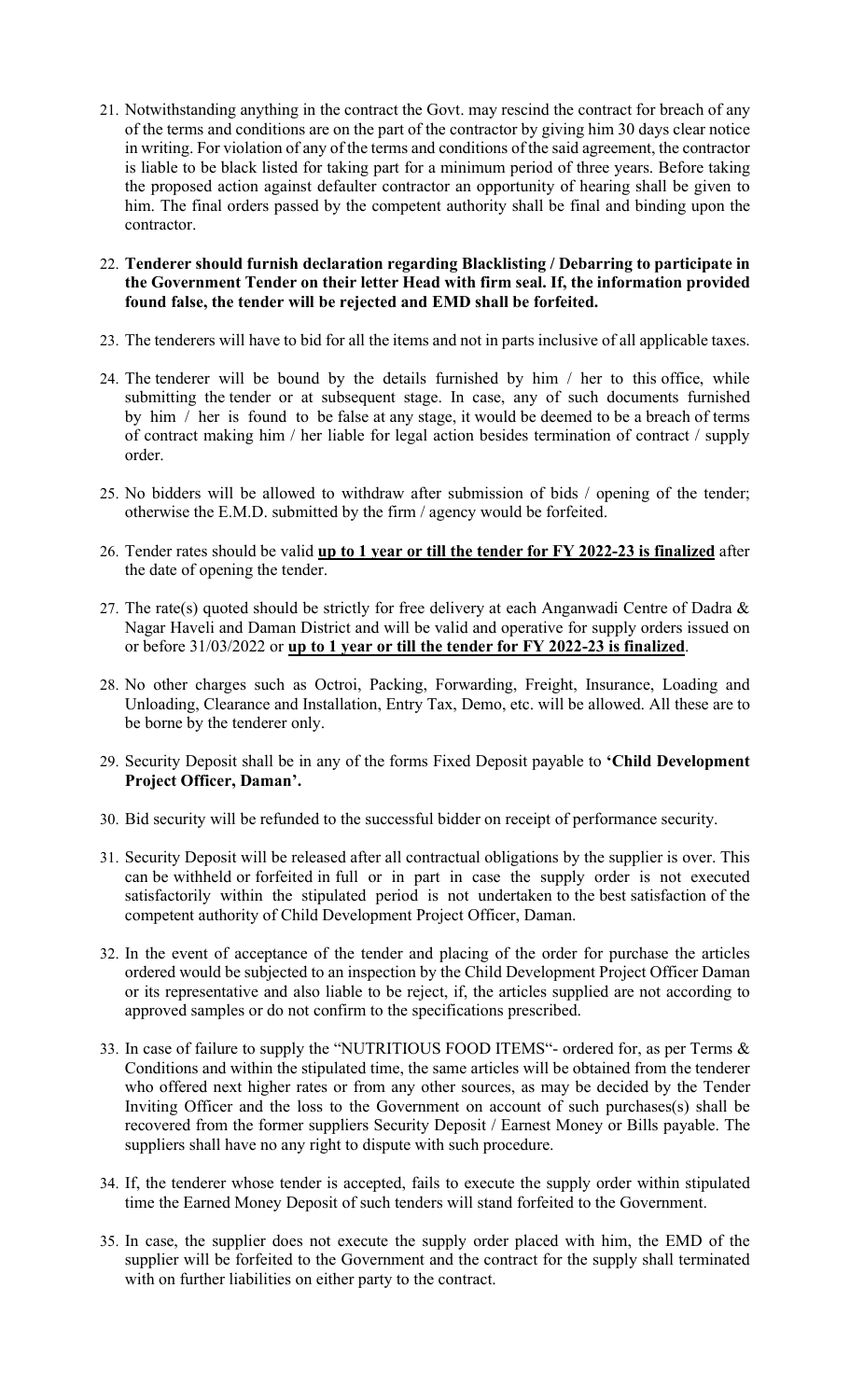- 36. The successful Tenderer shall not increase its prices during the Contract Period. For avoidance of doubt, the Contract Period includes the optional year(s) extended. Any increase in the Supplier's costs of production or in any other aspect may not be passed on the Nutrition Food Items by way of any increase in the awarded price or a change in the food items and/or services to be provided.
- 37. Offers submitted by Tenderers shall be valid for a period of three (3) calendar months from the closing date of the Tender. On expiry of the Tender, the Tenderers shall, if Nutrition Food Items so requires, extend the validity of the offer for a further period to be mutually agreed upon.
- 38. Nutrition Food Items shall not be bound to accept the lowest or any quote, nor is it liable for any claim for whatever costs which may be incurred in the preparation of the Tender. Nutrition Food Items serves the right to accept the whole or part of any successful tender submitted.
- 39. Only on satisfactory completion of the Supply Order for and on payment of all bills of the supplier, as to be admitted for payment, the amount of Security Deposit / Earnest Money will be refunded after expiry of guarantee / warranty period, if any or any such date / period as may be mutually agreed upon.
- 40. The Indenting Officer i.e. CDPO concerned shall be at liberty to test check the supplies and obtain analytical report from component laboratory of State or Central Government (located within State / Central Government) and the cost of such tests shall be borne by the supplier. If at any stage it is found that the supplier has supplied spurious/adulterated nutrition food items, the firm will be Black Listed, EMD forfeited and contract terminated without giving any reason. Further proceedings under law will be initiated against the firm.
- 41. The successful bidder shall have to arrange the complete supply as given in Supply Order. The supplies will have to be arranged by the supplier in a phased manner in accordance to the requirement of the Office and should start the supply within five (5) days from the issuance of Supply Order. In case supplier fails to make the supply within the stipulated period or makes short supply, a penalty upto 10% of the un-executed value of the Orders shall be imposed at the discretion of the Member Secretary of Purchase, Tender Opening and Evaluation Committee of Daman District.
- 42. Any damage to supplies by means man made or otherwise, before the physical delivery of supplies and stock entry at the respective ICDS Anganwadi Centres will be the responsibility of the Supplier.
- 43. The acceptance of supplies made by the supplier shall be subject to verification and examination against the quantity specification by the component authority. The supplies which are rejected shall have to be lifted back and replaced by the supplier forthwith at his own risk and cost and for the rejected / replaced supply. If the same is not replaced, penalty upto 10% at the discretion of Member Secretary of Purchase, Tender Opening and Evaluation Committee of Daman District shall be imposed out the earnest money. Besides, the firm may also be Black Listed for further dealing with the Office.
- 44. The bidder shall be responsible for proper packaging so as to avoid damage. In the event of any loss/damage, due to inadequate or faulty packaging, the bidder shall be liable to make good for such loss and shortage. No extra cost on this account shall be admissible. The delivery of material in good condition to the destination will be responsibility of Supplier.
- 45. Bid securities of the unsuccessful bidders will be returned after expiry of the final bid validity on or before the  $30<sup>th</sup>$  days after award of the contract.
- 46. Bid securities of the successful bidder fixed deposit receipt will remain valid for a period of sixty days beyond the date of completion of all contractual of the supplier.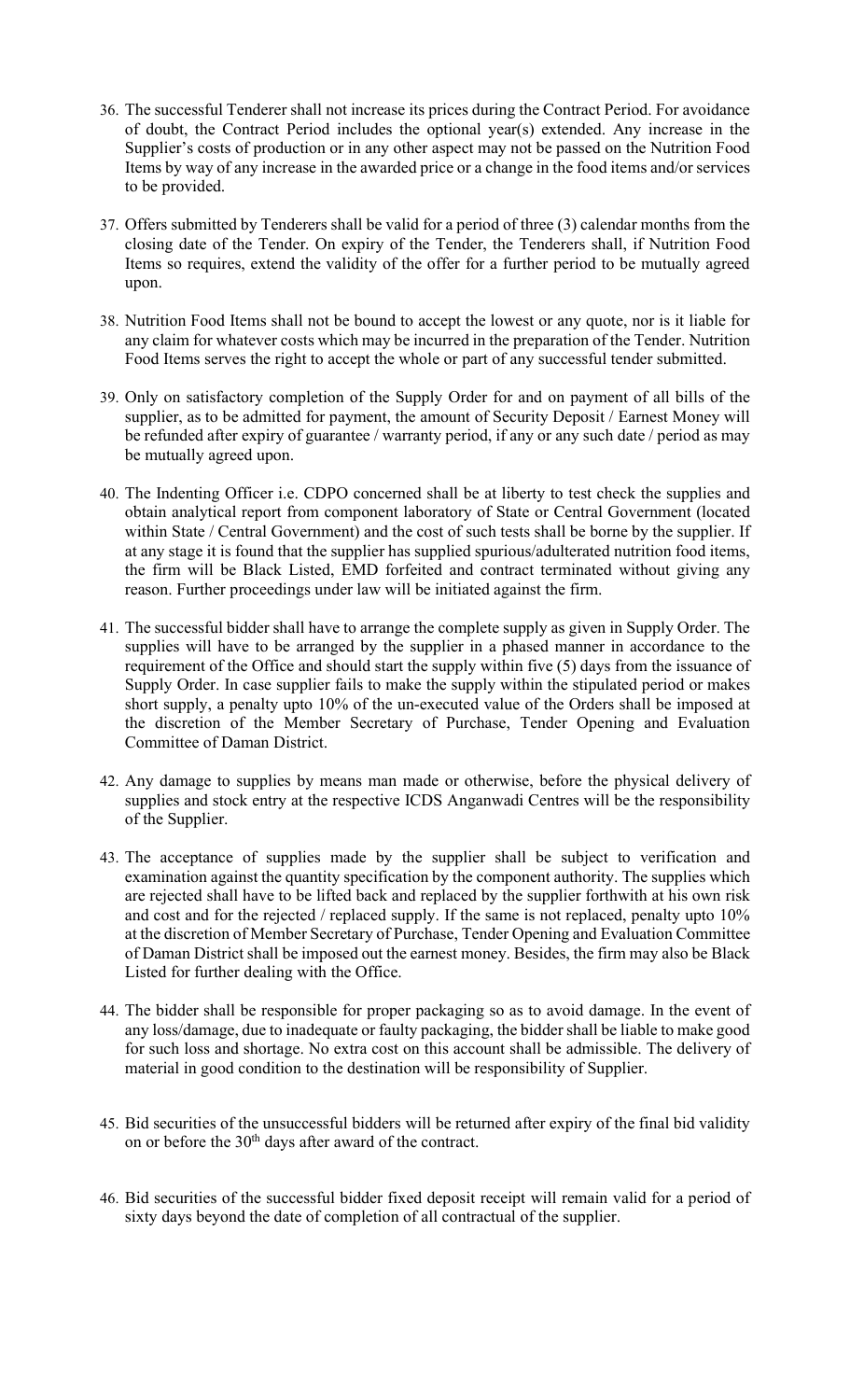- 47. The Head of Office will consider extension of time for remitting the Security Deposit as demanded. However, in case of detail to consider such extension, the supplier is bound to abide by the limit given and liable to make good any loss to the Government on account of his failure to abide by the time limit stipulated.
- 48. The goods shall be nicely packed (without using stapling pins) in totally Bio-Degradable bags as per quantity to be delivered at each Anganwadi Centres of DNH and Daman and all quantities to be delivered to each Anganwadi centers shall be properly packed together in a cardboard cartoon and presented in the Office of the Child Development Project Officer, ICDS, Moti Daman for verification of quality & quantity then shall be delivered by the successful tenderer to each Anganwadi Centres under Supervision of the Child Development Project Officer, representative. The supply shall have to be made latest by  $15<sup>th</sup>$  of every month without fail to 303 Anganwadi Centers of Dadra & Nagar Haveli & 62 Anganwadi Centers located in Nani Daman & Moti Daman area of Daman District.
- 49. Successful Bidders will have to supplies as per monthly requirement of Nutritious Food Items [i.e. gram, kilogram, milliliters, liters,) of Anganwadi Centre [i.e. 100 gram. to 999 grams, 01 kg to 100 kgs, 100 ml to 999 ml, 01 liter to 100 liters etc..] should be strictly deliver to F.R.O. at each Anganwadi Centers in Dadra & Nagar Haveli/Daman District.
- 50. The successful bidder may be asked to supply take home ration food items for pregnant and lactating mothers as well as adolescent girls/Children of age group 06 Months to 6 Years on per person per month basis. The successful bidder will be required to supply items in biodegradable packets and no additional charges will be given for packaging purpose. The packets must fulfill all the norms of food safety standards.
- 51. In case of failure to replace the non-accepted and rejected articles from supplies made as mentioned in the conditions, the loss undergone by the Government will be recovered from the supplier's Security Deposit / Earnest Money or payment due of any bill(s) to the extent required.
- 52. In case of failure to supply the stores, machinery and equipment, etc. ordered for as per the conditions and within the stipulated time, the same articles will be obtained, if required from the tenderer who offered next higher rates or from any other sources, as may be decided by the Tender Inviting Officer and the loss to the Government on account of such purchase(s) shall be recovered from the supplier's Security Deposit/Earnest Money or bills payable. The suppliers shall have no right to dispute with such procedure.
- 53. The supplies of stores, equipment etc. of inferior quality / standard or of different specification other than that ordered / specified and/or incomplete or broken articles will not be accepted. The supplier will have to replace the same at his own cost and risk. Intimation of nonacceptance of any stores, machinery and equipment etc. will be sent to the supplier within 10 days from the date of receipt of the stores, machinery and equipment will be returned to the supplier at his own cost and risk, if he so desires and intimates accordingly within 15 days from the date of Despatch of intimated accordingly within 15 days from the date of Despatch of intimation of the non-acceptance. However, if no communication is received within 15 days from the date of communication in the Tender Inviting Officer will not be responsible for any damage, loss, etc. of such rejected articles.
- 54. If at any time after the order for supply of Stores, Machinery & Equipment, the Tender Inviting Officer shall for any reason whatsoever not require the whole or part of the quantity thereof as specified in the order. The Tender Inviting Officer shall give notice in writing of the fact to the supplier(s) who shall have no claim to any payment of compensation whatsoever on account of any profit or advantage which the supplier(s) might have derived from the supply of articles in full, but which did not derive in consequence of the full quantity of articles not having been purchased, nor shall have any claim for compensation by reasons of any alterations having been made in the original instructions which shall involve any curtailment of the supply originally contemplated.
- 55. All bills should be in DUPLICATE and should invariably mention the number and date of supply order.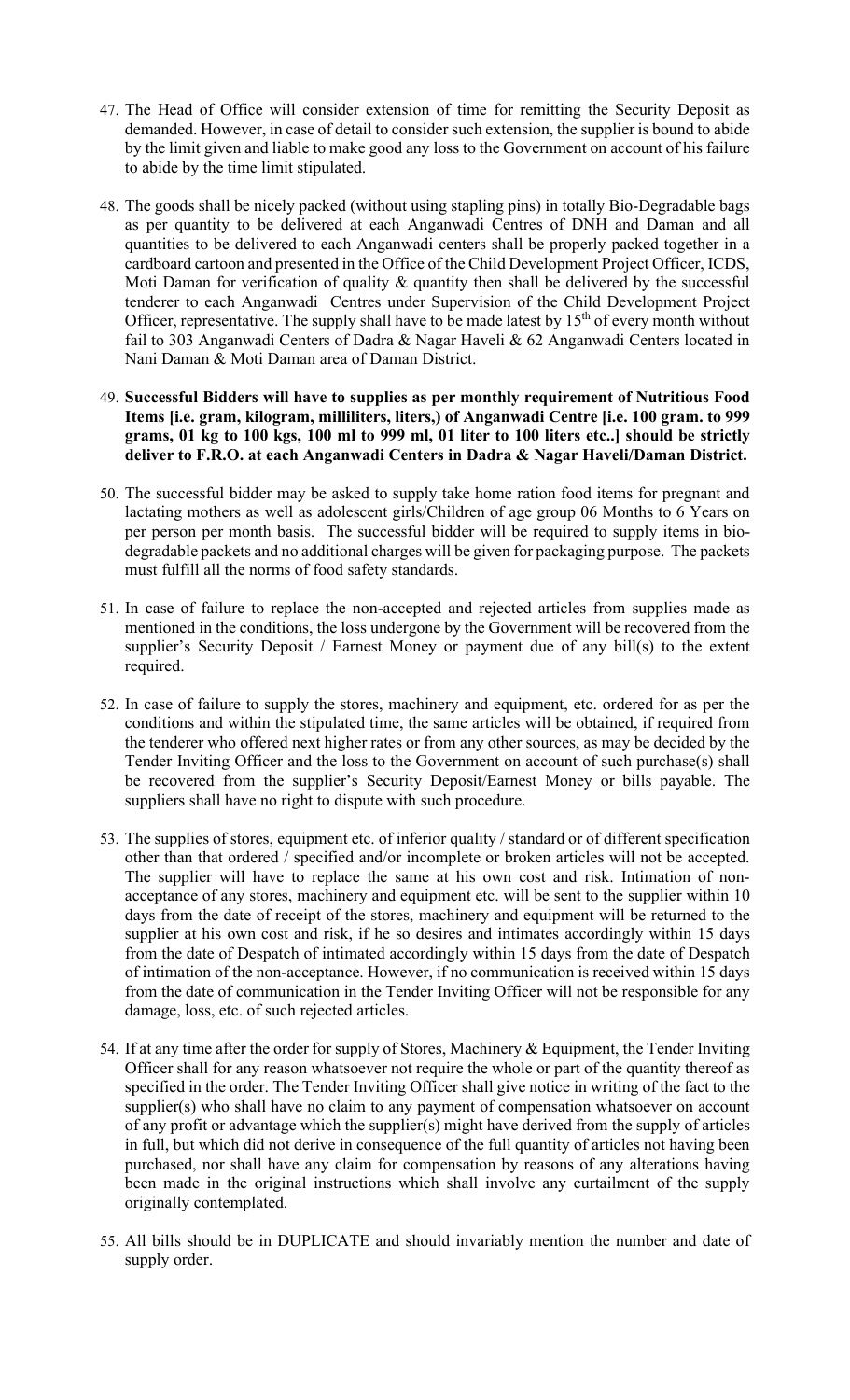- 56. All bills for amount of above Rs.5,000/- should be pre-receipted on a Revenue Stamp of proper value. Bills for amount above Rs.5,000/- which are not pre-receipted on Revenue Stamp of proper value will not be accepted for payment.
- 57. Each bill in which Sales Tax / GST is charged must contain the following certificate on the body of the bill.

"Certified that the goods on which Sales Tax / VAT has been charged have not been exempted under the Central Sales Tax & VAT Act or the Rules made there-under and the amount charged on account of Sales Tax on these goods is not more than what is payable under the provisions of relevant Act or the Rules made there-under"

- 58. The rate should be F.O.R. each Anganwadi Centres of Child Development Project Officer, Dadra & Nagar Haveli and Daman and should include excise duty, sales tax, Freight charges, any other taxes rates of imposition whatever liable in respect of the supplies. The Child Development Project Officer, Dadra & Nagar Haveli and Daman shall not be liable to pay any tax, freight etc. which has been expressly stipulated in the tender in the event of acceptance of the tender. Suppliers are bound to pay tax to the Govt. at their own level.
- 59. On acceptance of the tender, it will become a contract and shall be bound by the terms and conditions of the tender under the provisions of General Financial Rules.
- 60. In case the department signs MoU with "Akshay Patra" or any other Agency for providing Hot Cooked food to ICDS/Anganwadis then the quantity of items per month will be reduced accordingly without prior notice and the tenderer will have no right to claim any damages in this regard.
- 61. The Performance Security amount shall stand forfeited in case of breach of any of the conditions mentioned herein and if the services of the contractor are found unsatisfactory.
- 62. Any dispute or difference or claim arising out of or in relation to this tender shall be submitted to the jurisdiction of Hon'ble Court in the Union Territory of Daman & Diu, Daman District only.
- 63. The tenders of only those bidders, who have purchased the documents in their names, will be considered.
- 64. The bidder will accept all conditions of the Bid documents unconditionally.
- 65. This bid document is not transferable.
- 66. The firm / agency which have been blacklisted by any Govt. department are not eligible to participate in this tender.
- 67. These instructions to Tenderers are to be signed by the supplier and returned with the tender.
- 68. Financial Bids will be opened only after confirmation of Technical Bid and Nutrition Food Items.
- 69. That
	- a) The successful bidder will have to pay within 10 (ten) days from the date of demand an amount equal to 10 (ten) percentage (%) of the annual total value of the contract amount as security deposit in the form of F.D.R in favor of the "Child Development Project Officer, Daman" of any Nationalized / Scheduled Bank.
	- b) Non-receipt of the security deposit within the stipulated time limit will result in automatic cancellation of the contract without any intimation.
- 70. The Deputy Secretary (SW/WCD), DNH & DD reserves the rights to accept or reject any tender without assigning any reason.

Signature & Designation of the Tender Inviting Officer.

Sd/- (Jatin Goyal) Deputy Secretary (SW/WCD) DNH and Daman & Diu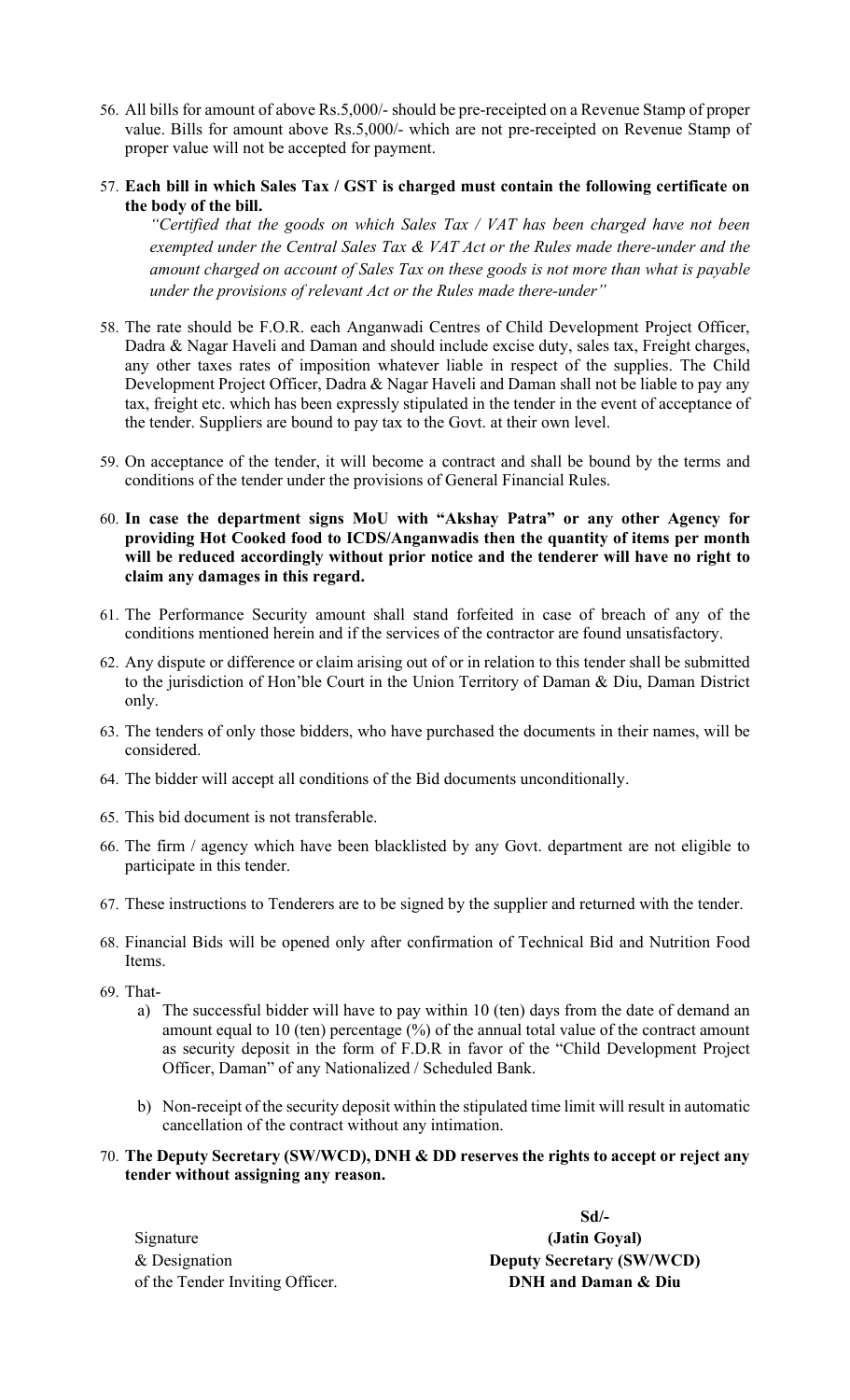#### **AGREEMENT**

Certify that I / We hereby agree to abide the above terms and conditions are accepted and are binding to me / us. & if, any liabilities / dues to be made by our agency, it would be payable of dues by our agency.

| <b>Notary Seal (Attested)</b> |                                                    |
|-------------------------------|----------------------------------------------------|
|                               | (Signature<br>of the Owner / Partner / Contractor) |
| Place :<br>Date<br>$\ddots$   | Name of the Bidder with seal of the firm.          |

- NOTE: 1) Please return one copy of these Terms & Conditions duly signed with seal of the firm along with the tender.
	- 2) Un-necessary documents should not upload on https://dnhtenders.gov.in (Technical Bid).

#### IF A TENDER DOES NOT FULFIL ALL OR ANY OF THE ELIGIBILITY CRITERIA MENTIONED ABOVE, THE SAID TENDER WILL NOT BE CONSIDERED. . . . . . . . . . . . . . . . . . . . . . . . . . . . . . .